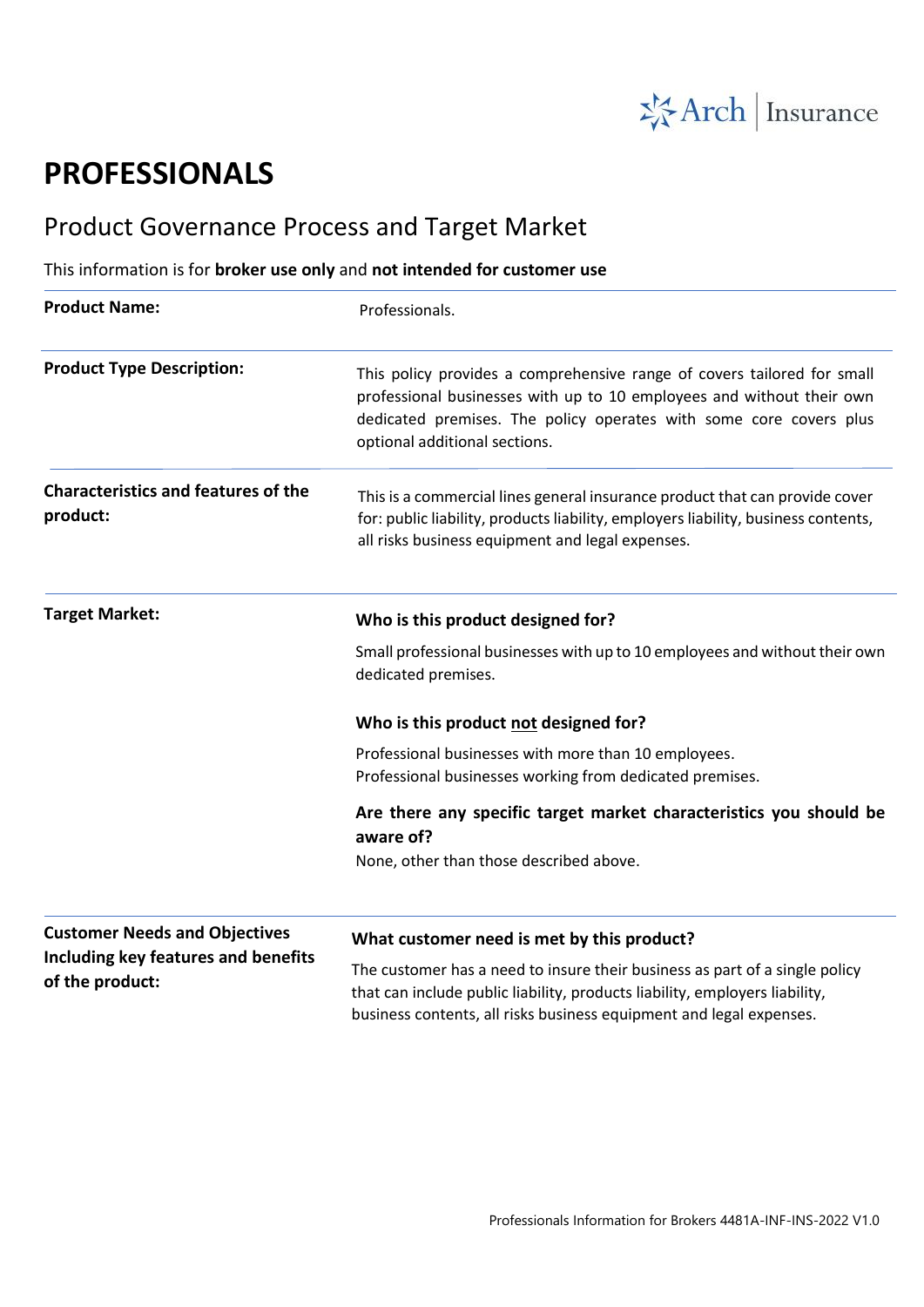#### **Distribution Strategy:**

#### **Distribution Channel(s):**

Broker (Open Market).

#### **Distribution Method(s):**

Face to Face, telephone, and email.

#### **Advised/Non-Advised Sale(s):**

This product should be sold in line with FCA regulations and should be sold with advice.

**How value is assessed:** Product Value is the relationship between the overall price to the customer and the quality of the product(s) and or services provided. To ensure that products are compatible with the needs, objectives, interests and characteristics of the target market, Arch has processes in place to assess its insurance products through a number of internal metrics as well as external analysis.

> This includes consideration of the distribution method of the product, the remuneration arrangements that are in place throughout the distribution chain as well as the benefits the product delivers to the end customer.

> You should be satisfied that, in offering this product, it meets the fair value expectations. Should you become aware of any information that leads you to believe the product is not offering fair value, please contact Arch without delay.